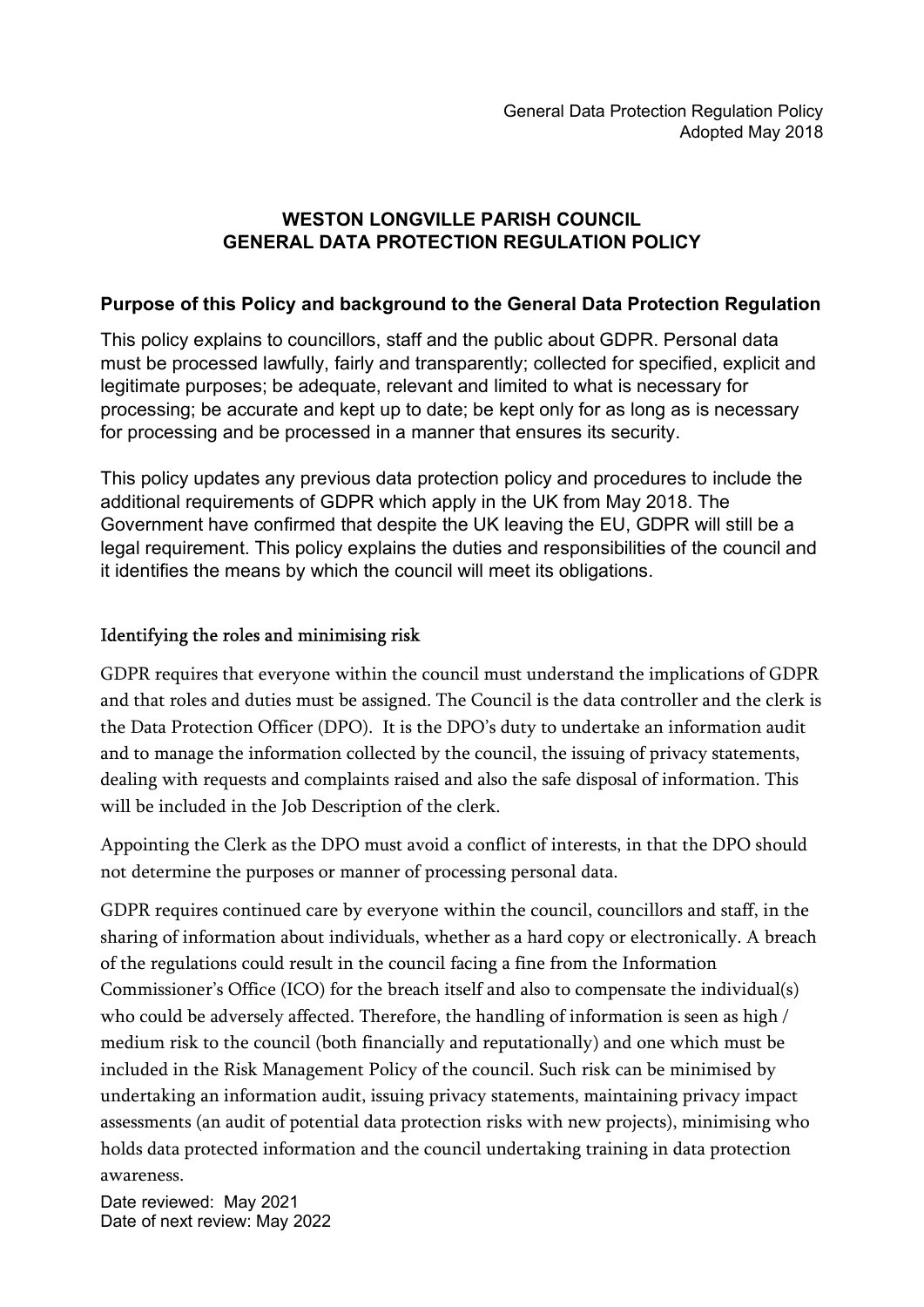#### Data breaches

One of the duties assigned to the DPO is the investigation of any breaches. Personal data breaches should be reported to the DPO for investigation. The DPO will conduct this with the support of three Councillors (to be appointed annually in May). Investigations must be undertaken within one month of the report of a breach. Procedures are in place to detect, report and investigate a personal data breach. The ICO will be advised of a breach (within 3 days) where it is likely to result in a risk to the rights and freedoms of individuals – if, for example, it could result in discrimination, damage to reputation, financial loss, loss of confidentiality, or any other significant economic or social disadvantage. Where a breach is likely to result in a high risk to the rights and freedoms of individuals, the DPO will also have to notify those concerned directly.

It is unacceptable for non-authorised users to access IT using employees' log-in passwords or to use equipment while logged on. It is unacceptable for employees, volunteers and members to use IT in any way that may cause problems for the Council, for example the discussion of internal council matters on social media sites could result in reputational damage for the Council and to individuals.

### Privacy Notices

Being transparent and providing accessible information to individuals about how the Council uses personal data is a key element of the Data Protection Act 1998 (DPA) and the EU General Data Protection Regulation (GDPR). The most common way to provide this information is in a privacy notice. This is a notice to inform individuals about what a council does with their personal information. A privacy notice will contain the name and contact details of the data controller and Data Protection Officer, the purpose for which the information is to be used and the length of time for its use. It should be written clearly and should advise the individual that they can, at any time, withdraw their agreement for the use of this information. Issuing of a privacy notice must be detailed on the Information Audit kept by the council. The council will adopt a privacy notice to use, although some changes could be needed depending on the situation, for example where children are involved. All privacy notices must be verifiable.

#### Information Audit

The DPO must undertake an information audit which details the personal data held, where it came from, the purpose for holding that information and with whom the council will share that information. This will include information held electronically or as a hard copy. Information held could change from year to year with different activities, and so the information audit will be reviewed at least annually or when the council undertakes a new activity. The information audit review should be conducted ahead of the review of this policy and the reviews should be minuted.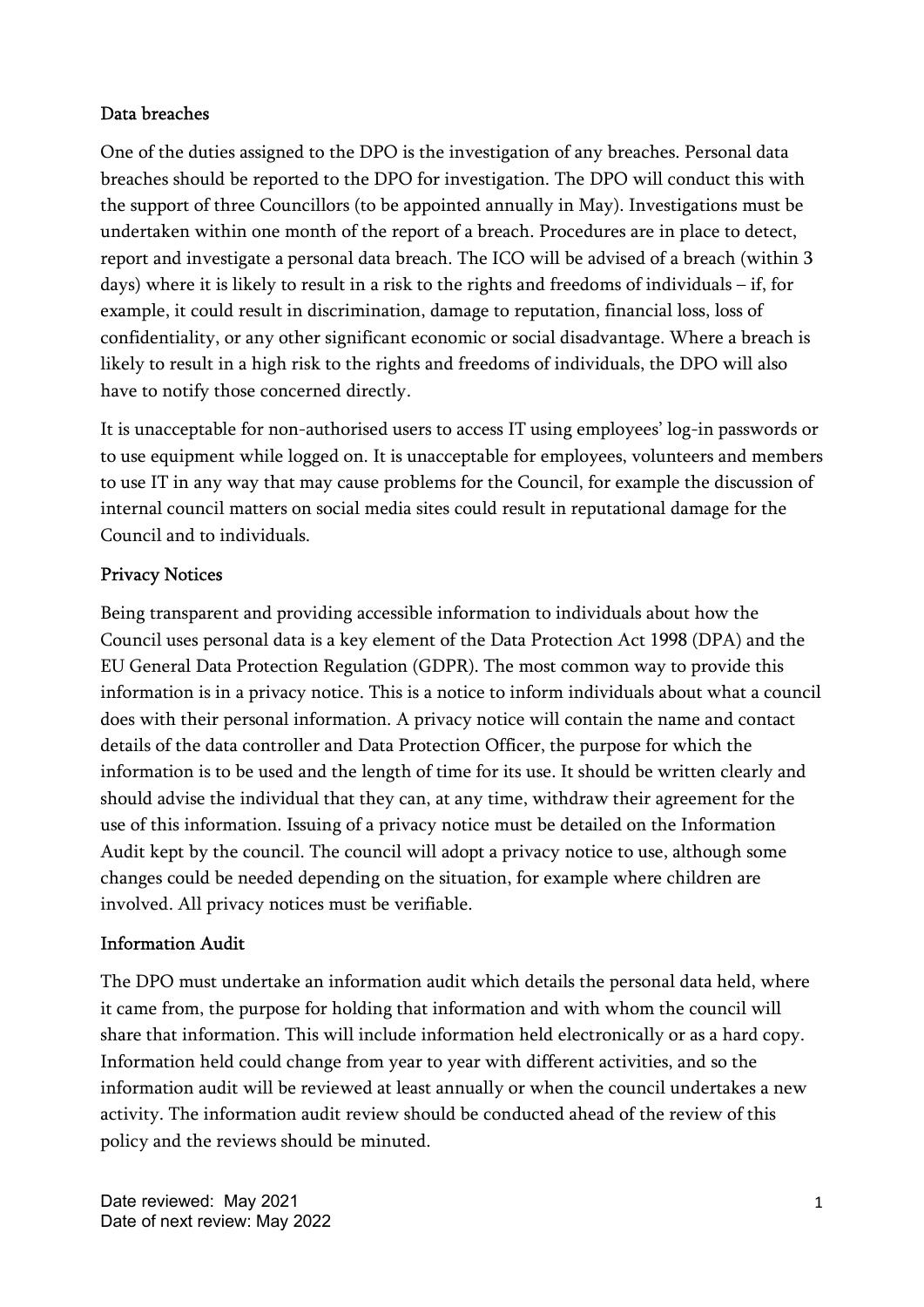### Individuals' Rights

GDPR gives individuals rights with some enhancements to those rights already in place:

- the right to be informed
- the right of access
- the right to rectification
- the right to erasure
- the right to restrict processing
- right to data portability
- the right to object
- the right not to be subject to automated decision-making including profiling.

The two enhancements of GDPR are that individuals now have a right to have their personal data erased (sometime known as the 'right to be forgotten') where their personal data is no longer necessary in relation to the purpose for which it was originally collected and data portability must be done free of charge. Data portability refers to the ability to move, copy or transfer data easily between different computers.

If a request is received to delete information, then the DPO must respond to this request within a month. The DPO has the delegated authority from the Council to delete information.

If a request is considered to be manifestly unfounded then the request could be refused or a charge may apply. The charge will be as detailed in the Council's Freedom of Information Publication Scheme. Council will be informed of such requests.

# Children

There is special protection for the personal data of a child. The age when a child can give their own consent is 13. If the council requires consent from young people under 13, the council must obtain a parent or guardian's consent in order to process the personal data lawfully. Consent forms for children age 13 plus, must be written in language that they will understand.

# Summary

The main actions arising from this policy are:

- The Council must be registered with the ICO.
- A copy of this policy will be available on the Council's website. The policy will be considered as a core policy for the Council.
- The Clerk's Contract and Job Description (if appointed as DPO) will be amended to include additional responsibilities relating to data protection.